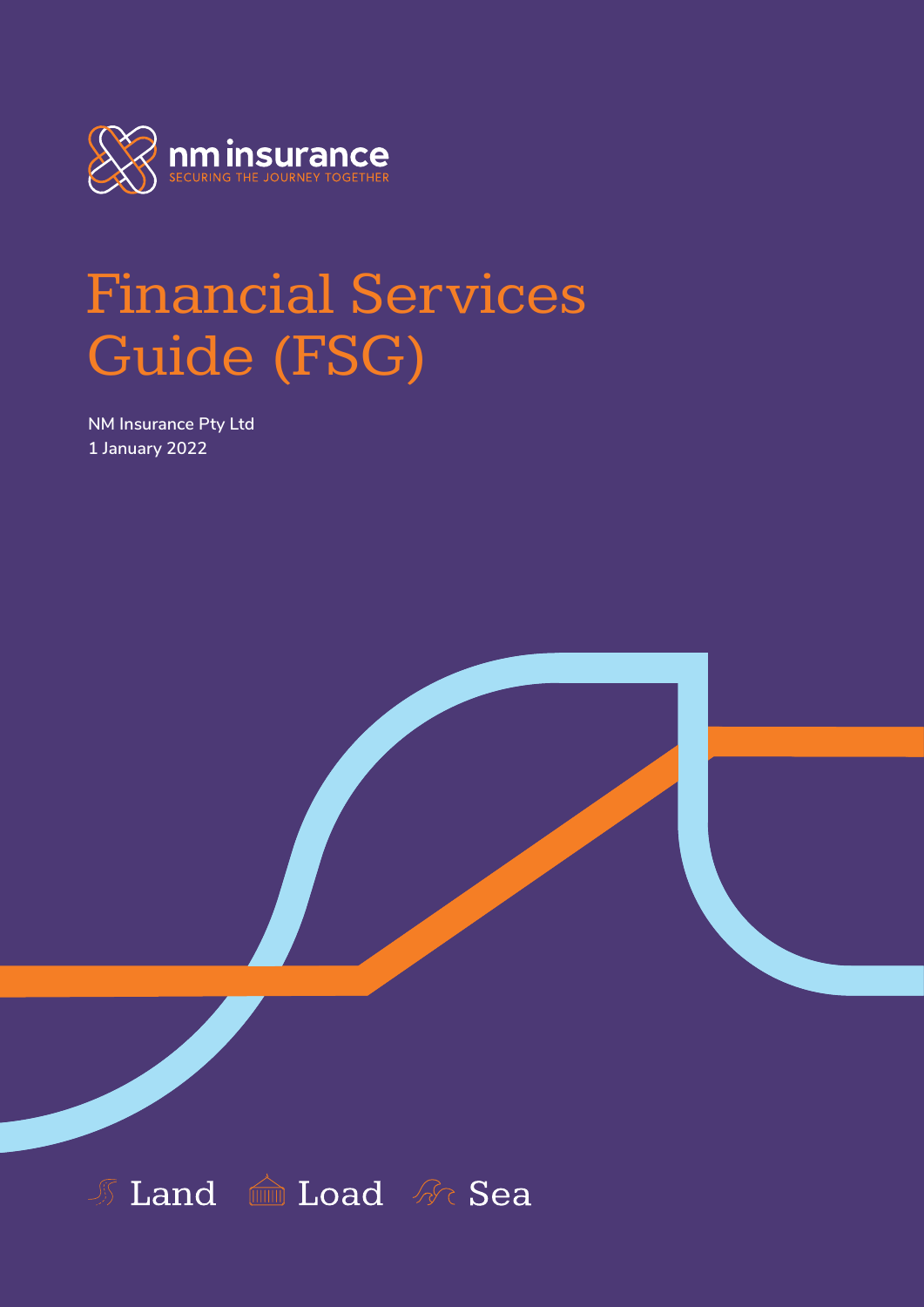## **Purpose and content**

This FSG was prepared on 1 January 2022. It describes the financial services provided by NM Insurance Pty Ltd ABN 34 100 633 038 AFSL 227186 and is designed to help you decide whether to use them. It includes important information including about:

- **‐** How we (and other relevant persons) are paid and
- **‐** How we deal with complaints.

## **Who we are**

We trade under the following business names:

**NM Insurance and NM Insurance Group** Tel: (02) 8920 1157 Email: contact@nminsurance.com.au Website: nminsurance.com.au

**Nautilus Marine Insurance and Nautilus Marine Boat Insurance** Tel: 1300 780 533 Email: customerservice@nautilusinsurance.com.au Website: nautilusinsurance.com.au

#### **National Motorcycle Insurance**

Tel: 1300 960 437 Email: customerservice@nationalmotorcycleinsurance.com.au Website: nationalmotorcycleinsurance.com.au

**Suzuki Insurance** Tel: 1300 279 565 Email: customerservice@suzukiinsurance.com.au Website: suzukiinsurance.com.au

**Kawasaki Insurances** Tel: 1300 160 294 Email: customerservice@kawasakiinsurances.com.au Website: kawasakiinsurances.com.au

**Honda Motorcycle Insurance**

Tel: 1300 158 592 Email: customerservice@hondabikeinsurance.com.au Website: hondabikeinsurance.com.au

**Australian Caravan Insurance** Tel: 1300 748 767 Email: info@austcaravaninsurance.com.au Website: austcaravaninsurance.com.au

**Let's Go Caravan Insurance** Tel: 1300 153 638 Email: customerservice@letsgocaravaninsurance.com.au Website: letsgocaravaninsurance.com.au

**Jayco Caravan Insurance** Tel: 1300 376 959 Email: customerservice@jaycocaravaninsurance.com.au Website: jaycocaravaninsurance.com.au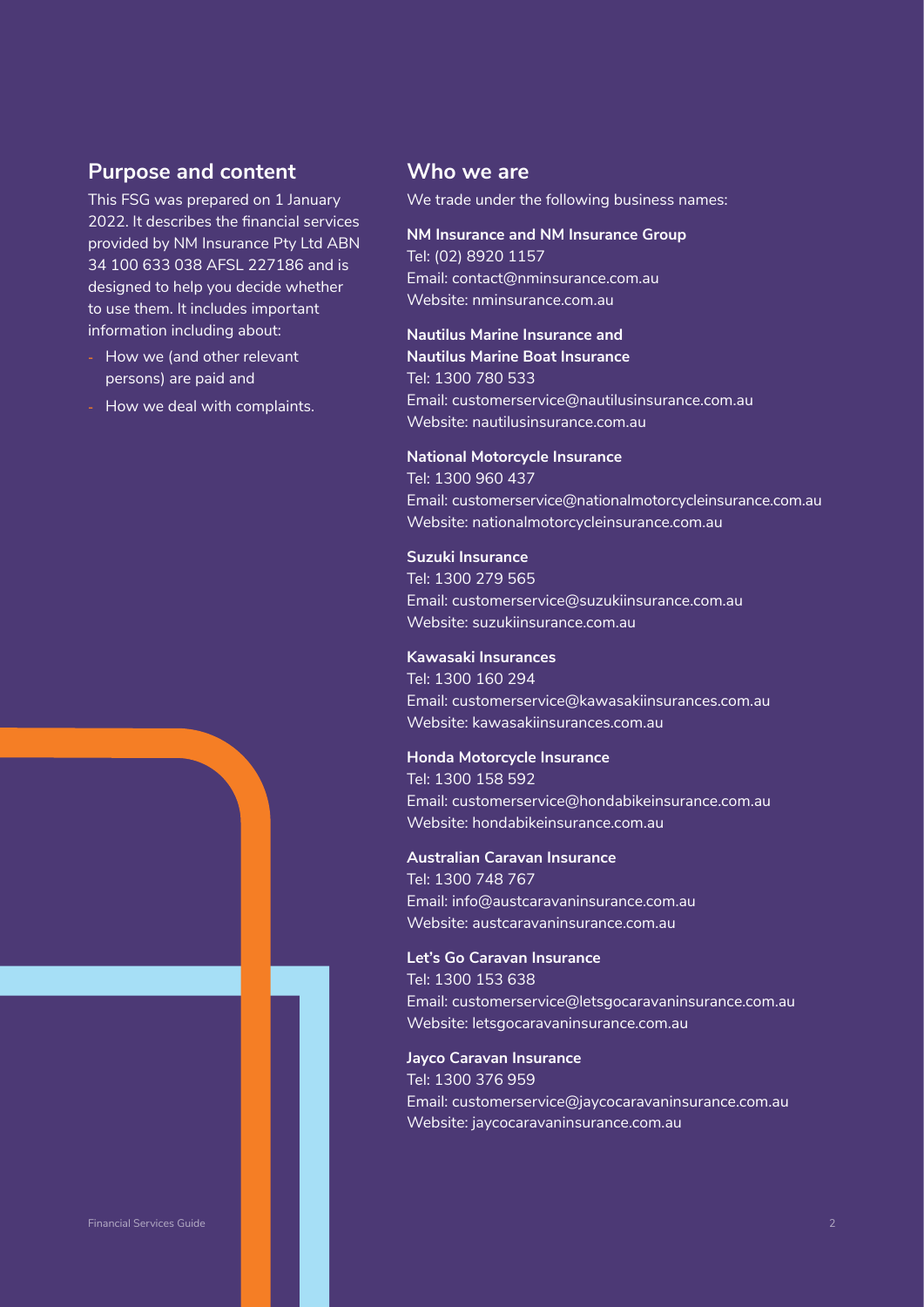

# **The financial services we provide**

We provide:

- **‐** general financial product advice on and deal in general insurance products; and
- **‐** claims handling and settling services,

to retail and wholesale clients.

We issue, vary and cancel products and assess claims relating to them, under a binding authority provided by the insurer, Zurich Australian Insurance Limited ABN 13 000 296 640 AFSL 232507 (ZAIL). This means that we act on behalf of ZAIL and not you when doing these things.

Any financial product advice we provide or publish is provided under our own AFSL. It is general in nature and has been prepared without taking into account your objectives, financial situation or needs. Consider its appropriateness for you in light of these things and read the Product Disclosure Statement for a policy before buying or renewing insurance.

## **Other documents we may provide**

When we offer to provide you with insurance, we'll provide you with a Product Disclosure Statement (PDS) that contains information about the terms and conditions that apply to the policy. This may be provided to you in person, by mail or electronically by email or through a hyperlink from our website or quoting platform. Before buying the insurance, make sure you read the PDS and save it somewhere safe for future reference.

We have prepared a Target Market Determination (TMD) for each of our retail products. The TMD describes the target market for the relevant product and is available from our website.

If you'd like a PDS, TMD or this FSG to be sent to you by email, contact us using the contact details on the first page of this FSG.

If you make an insurance claim and we offer to settle this fully or partially with a cash payment, we will give you a Cash Settlement Fact Sheet if there are other settlement options available.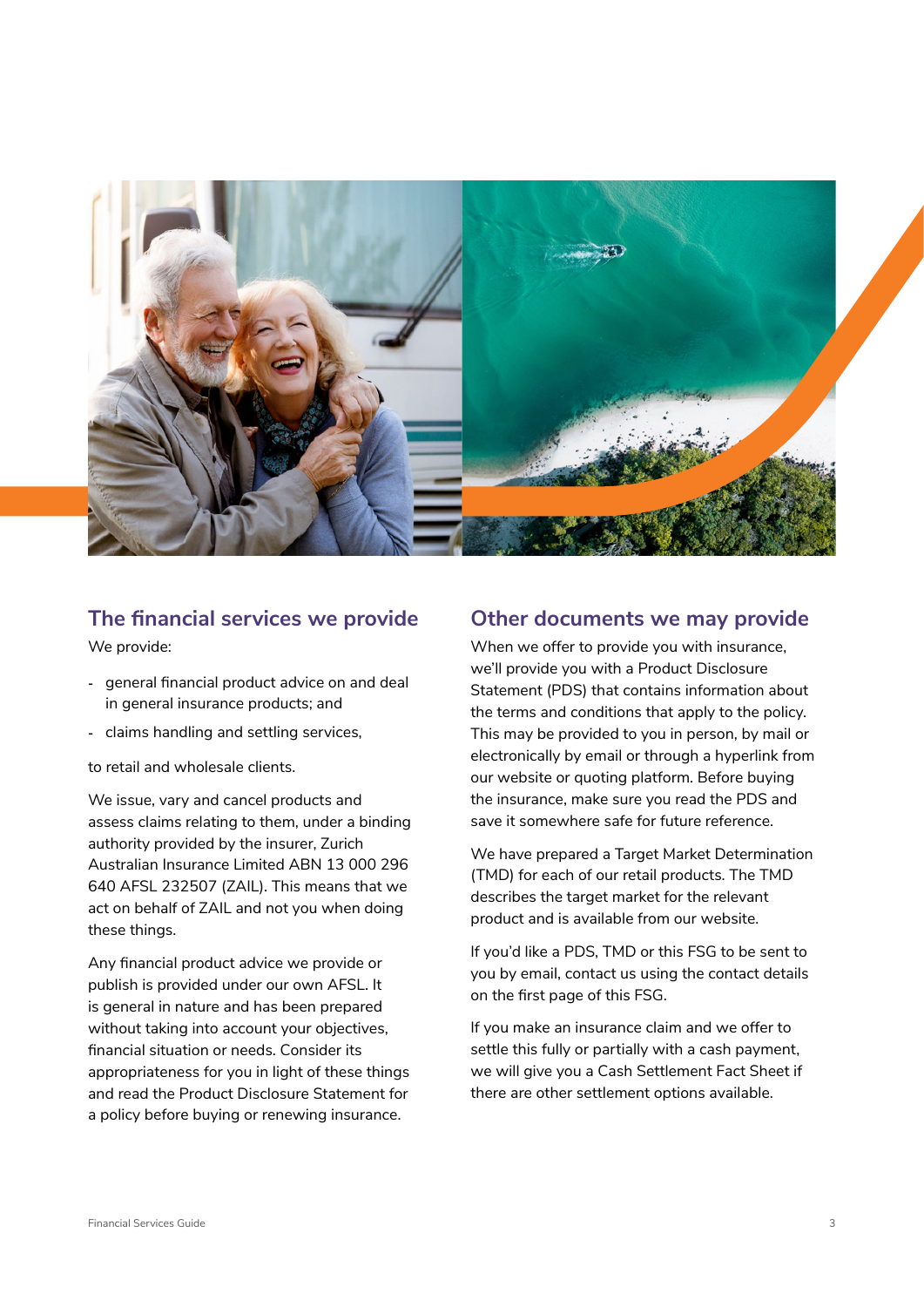## **How we are paid**

We receive remuneration from ZAIL for each policy we issue, vary or renew. This is up to 35% of the base premium paid for the policy.

If you purchase a Nautilus Marine Insurance branded policy, we will invite you to subscribe to Nautilus Marine The Magazine for which we charge a subscription fee of \$5.50 plus GST for each bi-monthly edition. You can opt out of receiving this at any time.

If you purchase a motorcycle policy and also purchase Roadside Assistance, we will receive the following remuneration from 365 Assistance Pty Ltd ABN 59 160 076 200:

- **‐** \$20 \$30 plus GST if you purchase Roadside Assistance through a motorcycle dealer
- **‐** \$70 \$80 plus GST if you purchase Roadside Assistance through a finance broker or one of our websites.

If you purchase a Black Knight Z3w Premium Bundle we will receive \$35 plus GST from Black Knight Global Tracking Systems.

If you enter or renew a premium funding arrangement and pay by the month payment plan with Principal Finance Pty Ltd, we will receive a referral fee of 2% paid for the policy.

## **We charge the following fees in relation to the policies we issue:**

- **‐** An administration fee when you purchase or renew a policy. This is:
	- **‐** \$65 plus GST for caravan and motorcycle policies
	- **‐** \$60 \$65 plus GST for pleasure craft and personal watercraft policies
	- **‐** \$100 plus GST for commercial boat policies
	- **‐** \$175 for wharves, piles and jetties policies.
- **‐** An endorsement fee if you vary your policy mid-term.
- **‐** A cancellation fee if you cancel your policy mid-term.

## **Our endorsement and cancellation fees depend on the type of policy you have and are:**

|                  | Premium payable by or<br>refundable to you: \$5 or<br>less | Premium payable by or<br>refundable to you: \$5.01<br>to \$50 | Premium payable by or<br>refundable to you: \$50.01 |
|------------------|------------------------------------------------------------|---------------------------------------------------------------|-----------------------------------------------------|
| Endorsement fee  | $$0 - $55 + GST$                                           | $$11-$555 + GST$                                              | $$22-$55+GST$                                       |
| Cancellation fee | $$0 - $55 + GST$                                           | $$11-$55+$ GST                                                | $$22-$55+GST$                                       |

## **We may receive an annual profit share from ZAIL**

The profit share is a percentage of the net profit (if any) earned by ZAIL in respect of policies issued by us. It is calculated by ZAIL based on premiums generated less certain costs, expenses, fees and liabilities in relation to the relevant policies.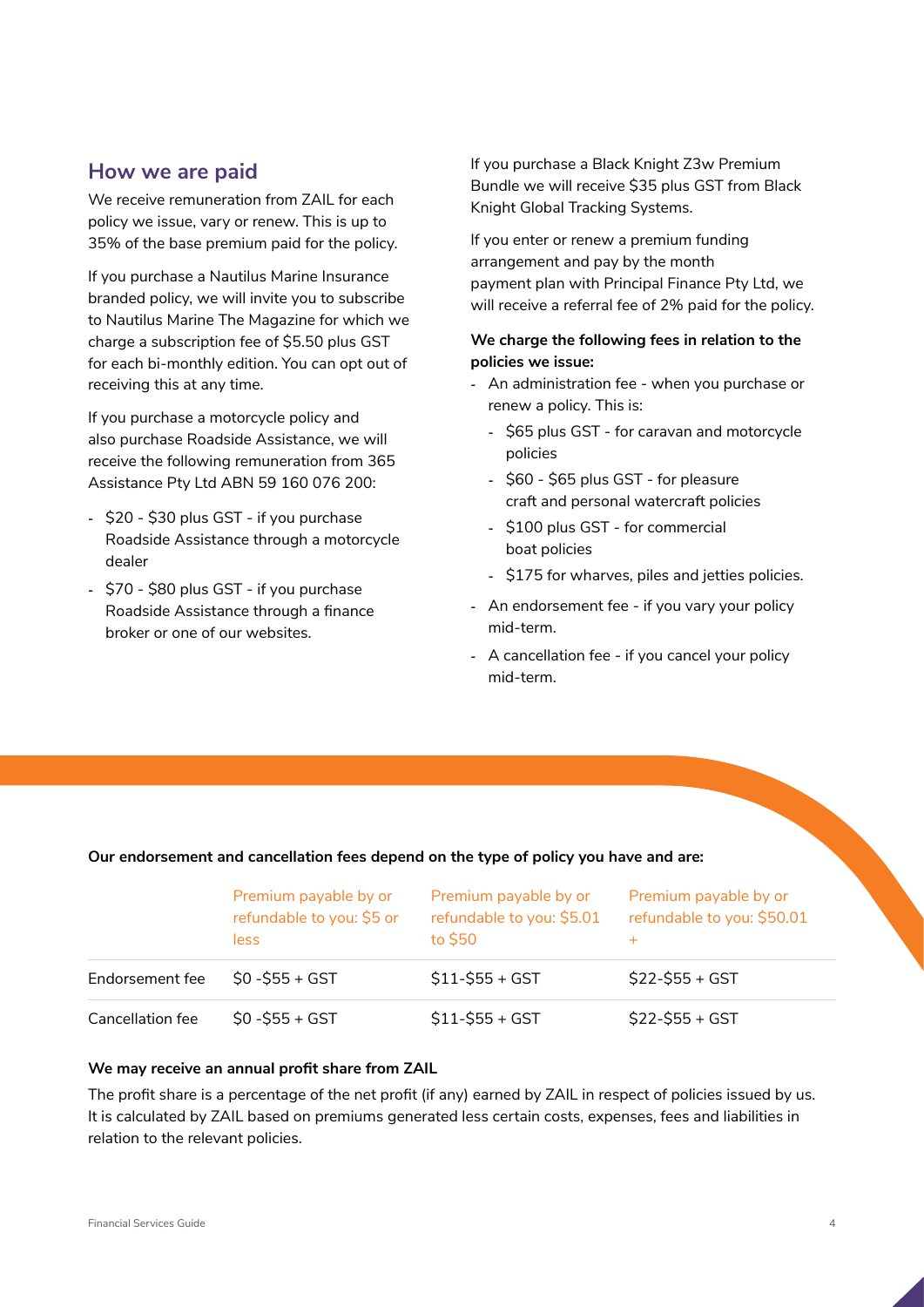## **Interest on premium held in trust**

We will earn interest on premium paid to us while it is in our trust account. This interest is retained by us.

## **Who we pay**

### **Employees**

We pay our employees an annual salary. In addition, full time staff participate in a company wide incentive scheme that entitles them to a financial benefit if the company exceeds its budget, provided they have met certain criteria including in relation to issues such as conduct and training.

### **Insurance distributors**

If a boat, motorcycle or caravan dealer or a finance broker arranges insurance for you, they act on our behalf when doing so. We will pay them remuneration at the following rates:

| Event                               | Remuneration    |  |  |
|-------------------------------------|-----------------|--|--|
|                                     | (as a % of base |  |  |
|                                     | policy premium) |  |  |
| You purchase<br>insurance           | 20-26.5%        |  |  |
| You renew or vary<br>vour insurance | 10%             |  |  |

If a motorcycle dealer arranges for you to purchase Roadside Assistance, we will pay them \$50 plus GST.

#### **Referrers**

If someone refers you to us so that we can arrange insurance for you, we will pay them a referral fee as follows:

| <b>Fvent</b>             | Referral fee                       |  |
|--------------------------|------------------------------------|--|
|                          | (as a % of base<br>policy premium) |  |
| You purchase, renew or   | 5 - 20%                            |  |
| vary an insurance policy |                                    |  |

## **Brand partners**

If you purchase, vary or renew a Kawasaki, Honda or Suzuki branded product, we will pay our relevant brand partner (Kawasaki Motors Pty Ltd ABN 79 002 840 315,Z Honda Australia Pty Ltd ABN 66 004 759 611 or Suzuki Australia Pty Ltd ABN 57 001 828 164) 2.5-5% of your base policy premium.

If you purchase Roadside Assistance through a Kawasaki, Honda or Suzuki branded website or dealer, we will pay the relevant brand partner \$10 plus GST.

If you purchase, vary or renew a Jayco branded product, we will pay Jayco Corporation Pty Ltd ATF Jayco Unit Trust, ABN 79 301 936 497 6.5% of your base policy premium.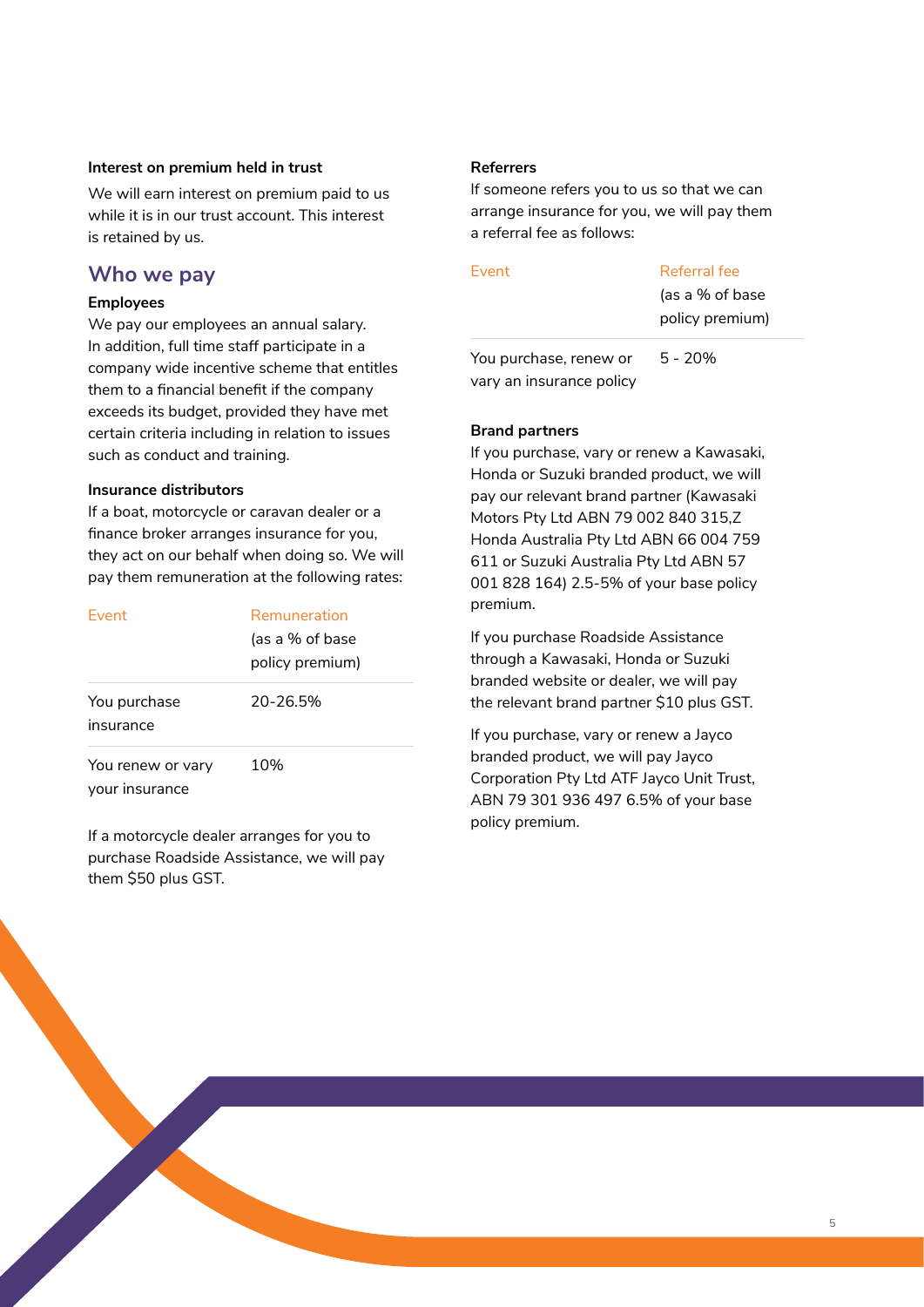#### **Associations**

Let's Go Caravan Insurance was established through a business partnership between NM Insurance, the Caravan Industry Association of Australia Ltd ABN 70 057 668 041 (CIAA) and Insurance Advisernet Australia Ltd ABN 81 072 343 643 (IAA). If you purchase a Let's Go Caravan Insurance or Jayco Caravan Insurance policy, we will pay CIAA and IAA the following remuneration:

| Event                                                                                                      | CIAA remuneration (as a<br>% of base policy premium) | IAA remuneration (as a %<br>of base policy premium) |
|------------------------------------------------------------------------------------------------------------|------------------------------------------------------|-----------------------------------------------------|
| You purchase, vary or renew a Let's Go<br>Caravan branded insurance policy arranged by<br>a caravan dealer | 2.5%                                                 | 2.5%                                                |
| You purchase, vary or renew a Let's Go<br>Caravan branded insurance policy arranged<br>directly by us      | 13.5%                                                | 3.5%                                                |
| You purchase, vary or renew a Jayco branded<br>insurance product                                           | 1.5%                                                 | 1.5%                                                |

We are a majority owned subsidiary of Steadfast Group Ltd (ABN 98 073 659 677) (SGL). SGL may receive a professional services fee (PSF) from insurers, premium funders and underwriting agencies such as us (Partners) for access to regulatory and compliance support; marketing and communications; data insights; and access to technology platforms.

The PSF is an agreed amount between SGL and the relevant Partner, usually annually. The PSF is not determined by the volume of the business that Steadfast Network brokers place, nor is the amount of the PSF known to Steadfast Network Brokers, so it is not able to influence recommendations to their clients.

We may have access to shared services from SGL, including: compliance tools; procedures; manuals and training; legal; HR; banking; and group purchasing arrangements. These services are funded by SGL, subsidised by SGL or SGL receives a fee for them. SGL's FSG is available at www.steadfast.com.au or on request by telephoning SGL's Company Secretary on +61 2 9495 6500.

## **Our compensation arrangements**

We have professional indemnity insurance in place which satisfies the requirements for compensation arrangements under section 912B of the Corporations Act 2001 (Cth). This covers us for claims made as a result of our conduct or that of our employees and representatives (or former employees and representatives) when providing financial services.

## **Our complaint handling procedures**

We are committed to meeting and exceeding our customers' reasonable expectations whenever possible and would like to know if they haven't been met. You can make a complaint about any aspect of your relationship with us including the conduct of our agents and representatives. We will attempt in good faith to resolve your complaint in a fair, transparent and timely manner.

We aim to comply with the General Insurance Code of Practice and any relevant Australian Securities and Investments Commission guidelines.